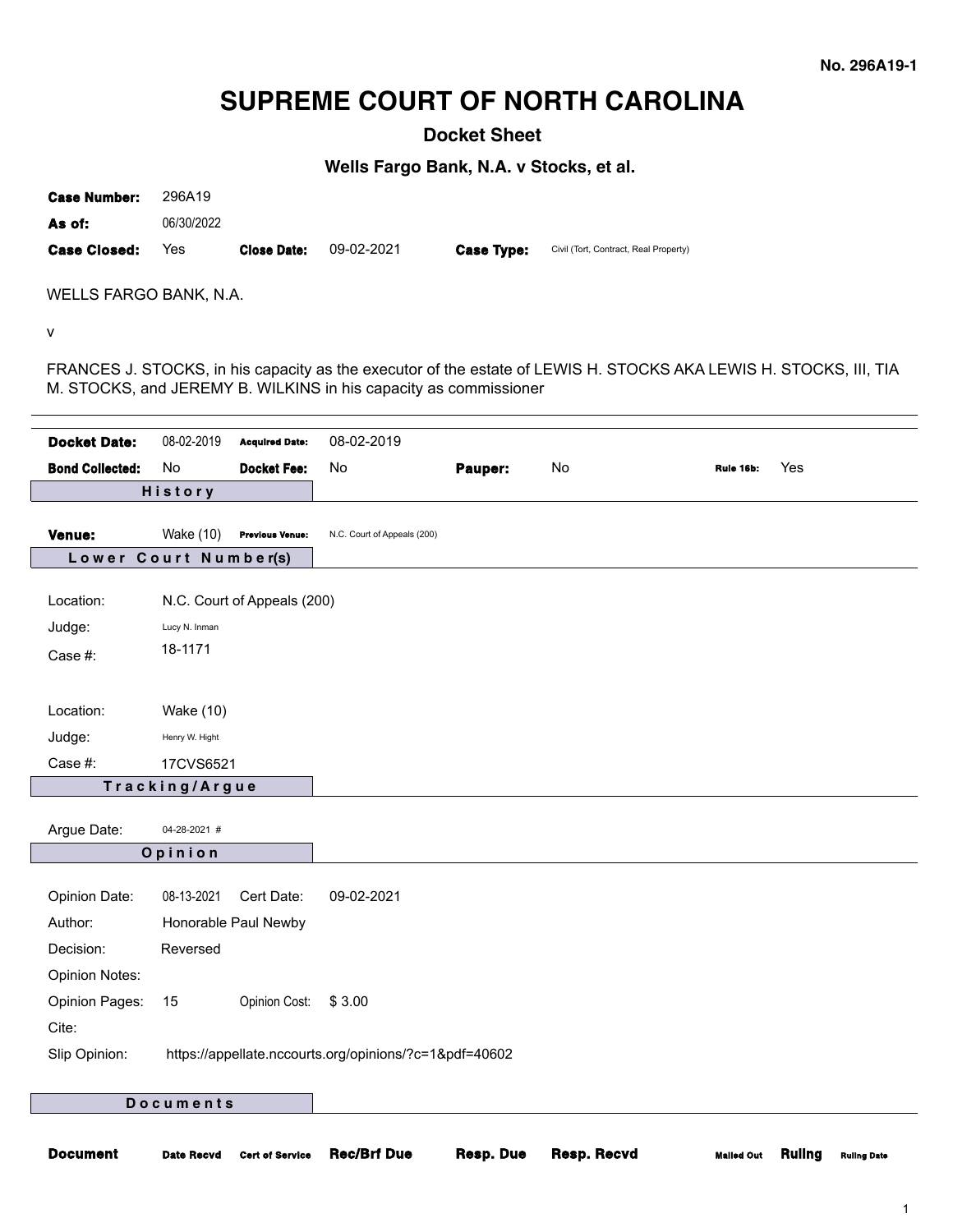| (1) NA-DISSNT        | 08-02-2019 |  |            | 07-23-2020 |         |            |
|----------------------|------------|--|------------|------------|---------|------------|
| (2) PDR-ADDISS       | 08-02-2019 |  | see below  |            | Allowed | 04-01-2020 |
| (3) M-DSSAPP         | 08-12-2019 |  | 08-22-2019 |            | Denied  | 04-01-2020 |
| (4) NA-DISSNT        | 08-12-2019 |  |            |            |         |            |
| (5) PDR-ADDISS       | 08-12-2019 |  |            |            | Allowed | 04-01-2020 |
| (6) M-DSSAPP         | 08-22-2019 |  |            |            | Denied  | 04-01-2020 |
| (7) M-EXT-BR         | 04-20-2020 |  |            |            | Allowed | 04-20-2020 |
| (8) M-EXT-BR         | 04-22-2020 |  |            |            | Allowed | 04-22-2020 |
| (9) M-EXT-BR         | 05-18-2020 |  |            |            | Allowed | 05-18-2020 |
| (10) M-EXT-BR        | 05-22-2020 |  |            |            | Allowed | 05-22-2020 |
| (11) APPELLANT BRIEF | 07-02-2020 |  |            | 07-07-2020 |         |            |
| (12) APPELLANT BRIEF | 07-06-2020 |  |            | 07-07-2020 |         |            |
| (13) M-EXT-BR        | 07-22-2020 |  |            |            | Allowed | 07-22-2020 |
| (14) M-EXT-BR        | 07-22-2020 |  |            |            | Allowed | 07-22-2020 |
| (15) M-EXT-BR        | 08-26-2020 |  |            |            | Allowed | 08-26-2020 |
| (16) M-EXT-BR        | 08-26-2020 |  |            |            | Allowed | 08-26-2020 |
| (17) M-EXT-RS        | 09-10-2020 |  |            |            | Allowed | 09-10-2020 |
| (18) APPELLEE BRIEF  | 09-18-2020 |  |            | 09-22-2020 |         |            |
| (19) APPELLEE BRIEF  | 09-18-2020 |  |            | 09-22-2020 |         |            |
| (20) M-EXT-BR        | 09-23-2020 |  |            |            | Allowed | 09-23-2020 |
| (21) M-EXT-BR        | 09-24-2020 |  |            |            | Allowed | 09-25-2020 |
| $(22)$ REPLY         | 10-19-2020 |  |            | 10-27-2020 |         |            |
| $(23)$ REPLY         | 10-19-2020 |  |            | 10-27-2020 |         |            |
| (24) ADD-AUTH        | 03-25-2021 |  |            |            |         |            |

1 - NA-DISSNT

Filed: 08-02-2019 @ 16:29:53

FOR: Plaintiff-Appellant Wells Fargo Bank, N.A.

BY : Mr. John T. Benjamin, Jr. THE LAW OFFICE OF JOHN T. BENJAMIN, JR. P.A.

2 - PDR-ADDISS (Allowed) - 04-01-2020

Filed: 08-02-2019 @ 16:30:04

FOR: Plaintiff-Appellant Wells Fargo Bank, N.A.

BY : Mr. John T. Benjamin, Jr.

THE LAW OFFICE OF JOHN T. BENJAMIN, JR. P.A.

RESPONSE TO PDR-ADDISS Filed: 08-12-2019 BY : Ms. Kathleen O'Malley JANVIER LAW FIRM, PLLC

RESPONSE TO PDR-ADDISS Filed: 08-12-2019 BY : Mr. Douglas D. Noreen HOWARD, STALLINGS, FROM, ATKINS, ANGELL & DAVIS, P.A.

3 - M-DSSAPP (Denied) - 04-01-2020

Filed: 08-12-2019 @ 10:03:13

FOR: Defendant-Appellee Stocks, Tia M.

BY : Ms. Kathleen O'Malley

JANVIER LAW FIRM, PLLC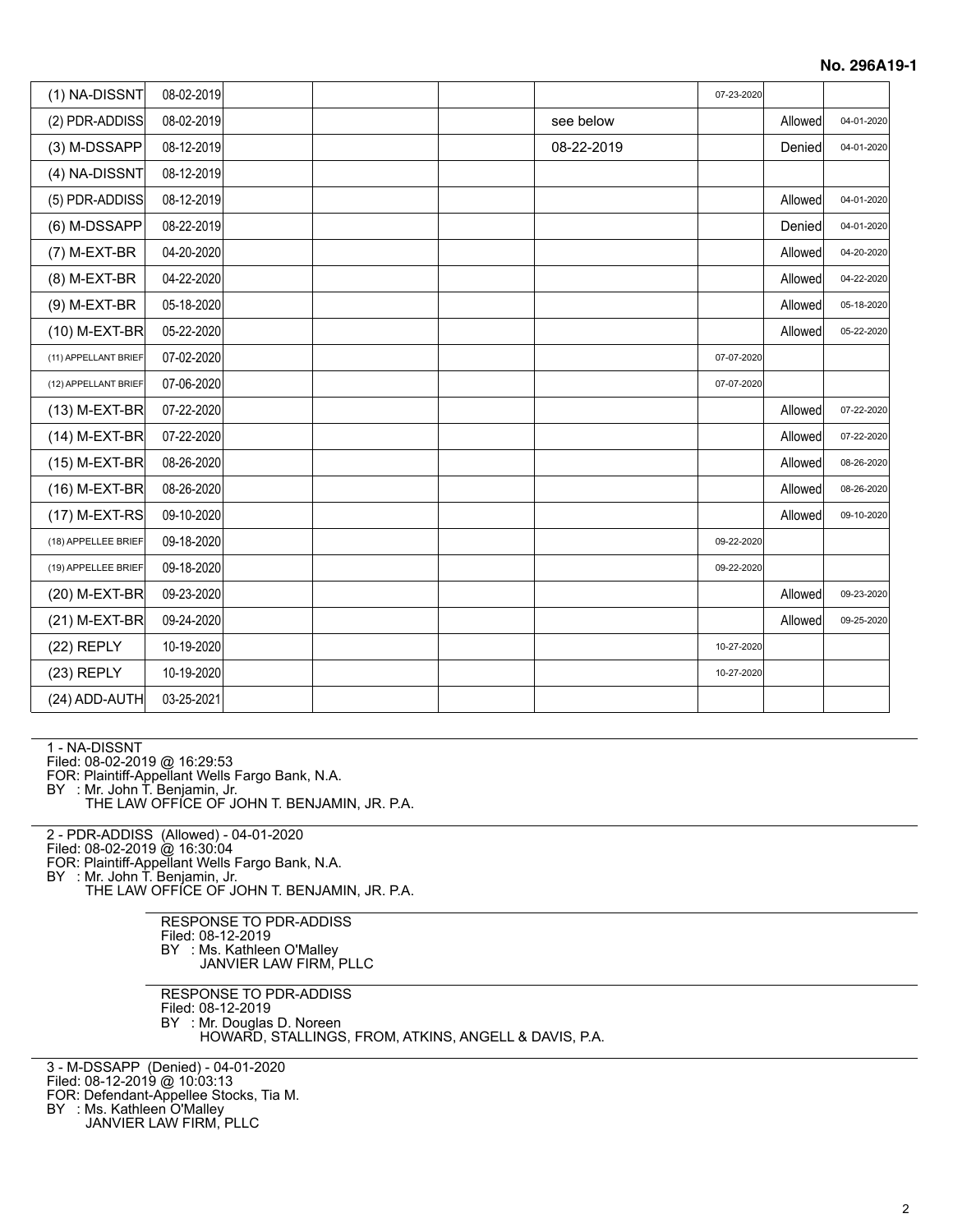| RESPONSE TO M-DSSAPP<br>Filed: 08-22-2019                                                                              |
|------------------------------------------------------------------------------------------------------------------------|
| BY : Mr. John T. Benjamin, Jr.                                                                                         |
| THE LAW OFFICE OF JOHN T. BENJAMIN, JR. P.A.                                                                           |
| 4 - NA-DISSNT                                                                                                          |
| Filed: 08-12-2019 @ 10:13:51<br>FOR: Defendant-Appellant Stocks, Frances J. (executor of the Estate of Lewis H. Stocks |
| BY : Mr. Douglas D. Noreen                                                                                             |
| HOWARD, STALLINGS, FROM, ATKINS, ANGELL & DAVIS, P.A.                                                                  |
| 5 - PDR-ADDISS (Allowed) - 04-01-2020                                                                                  |
| Filed: 08-12-2019 @ 10:14:03<br>FOR: Defendant-Appellant Stocks, Frances J. (executor of the Estate of Lewis H. Stocks |
| BY : Mr. Douglas D. Noreen                                                                                             |
| HOWARD, STALLINGS, FROM, ATKINS, ANGELL & DAVIS, P.A.                                                                  |
| <b>RESPONSE TO PDR-ADDISS</b>                                                                                          |
| Filed: 08-22-2019<br>BY : Ms. Kathleen O'Malley                                                                        |
| JANVIER LAW FIRM, PLLC                                                                                                 |
| 6 - M-DSSAPP (Denied) - 04-01-2020                                                                                     |
| Filed: 08-22-2019 @ 09:49:26                                                                                           |
| FOR: Defendant-Appellee Stocks, Tia M.<br>BY : Ms. Kathleen O'Malley                                                   |
| JANVIER LAW FIRM, PLLC                                                                                                 |
| 7 - M-EXT-BR (Allowed) - 04-20-2020                                                                                    |
| Filed: 04-20-2020 @ 12:34:05                                                                                           |
| FOR: Plaintiff-Appellant Wells Fargo Bank, N.A.<br>BY : Mr. John T. Benjamin, Jr.                                      |
| THE LAW OFFICE OF JOHN T. BENJAMIN, JR. P.A.                                                                           |
| 8 - M-EXT-BR (Allowed) - 04-22-2020                                                                                    |
| Filed: 04-22-2020 @ 12:44:40                                                                                           |
| FOR: Defendant-Appellant Stocks, Frances J. (executor of the Estate of Lewis H. Stocks<br>BY : Mr. Douglas D. Noreen   |
| HOWARD, STALLINGS, FROM, ATKINS, ANGELL & DAVIS, P.A.                                                                  |
| 9 - M-EXT-BR (Allowed) - 05-18-2020                                                                                    |
| Filed: 05-18-2020 @ 09:02:45<br>FOR: Plaintiff-Appellant Wells Fargo Bank, N.A.                                        |
| BY : Mr. Jake R. Garris                                                                                                |
| THE LAW OFFICE OF JOHN T. BENJAMIN, JR. P.A.                                                                           |
| 10 - M-EXT-BR (Allowed) - 05-22-2020                                                                                   |
| Filed: 05-22-2020 @ 14:02:56<br>FOR: Defendant-Appellant Stocks, Frances J. (executor of the Estate of Lewis H. Stocks |
| BY : Mr. Douglas D. Noreen                                                                                             |
| HOWARD, STALLINGS, FROM, ATKINS, ANGELL & DAVIS, P.A.                                                                  |
| 11 - APPELLANT BRIEF                                                                                                   |
| Filed: 07-02-2020 @ 15:53:54<br>FOR: Plaintiff-Appellant Wells Fargo Bank, N.A.                                        |
| BY : Mr. John T. Benjamin, Jr.                                                                                         |
| THE LAW OFFICE OF JOHN T. BENJAMIN, JR. P.A.                                                                           |
| 12 - APPELLANT BRIEF                                                                                                   |
| Filed: 07-06-2020 @ 20:21:58<br>FOR: Defendant-Appellant Stocks, Frances J. (executor of the Estate of Lewis H. Stocks |
| BY : Mr. Douglas D. Noreen<br>HOWARD, STALLINGS, FROM, ATKINS, ANGELL & DAVIS, P.A.                                    |
|                                                                                                                        |
| 13 - M-EXT-BR (Allowed) - 07-22-2020                                                                                   |
| Filed: 07-22-2020 @ 13:23:01<br>FOR: Defendant-Appellee Stocks, Tia M.                                                 |
| BY : Ms. Kathleen O'Malley<br>JANVIER LAW FIRM, PLLC                                                                   |
|                                                                                                                        |
| 14 - M-EXT-BR (Allowed) - 07-22-2020<br>Filed: 07-22-2020 @ 13:23:36                                                   |
| FOR: Defendant-Appellee Stocks, Tia M.                                                                                 |

BY : Ms. Kathleen O'Malley

JANVIER LAW FIRM, PLLC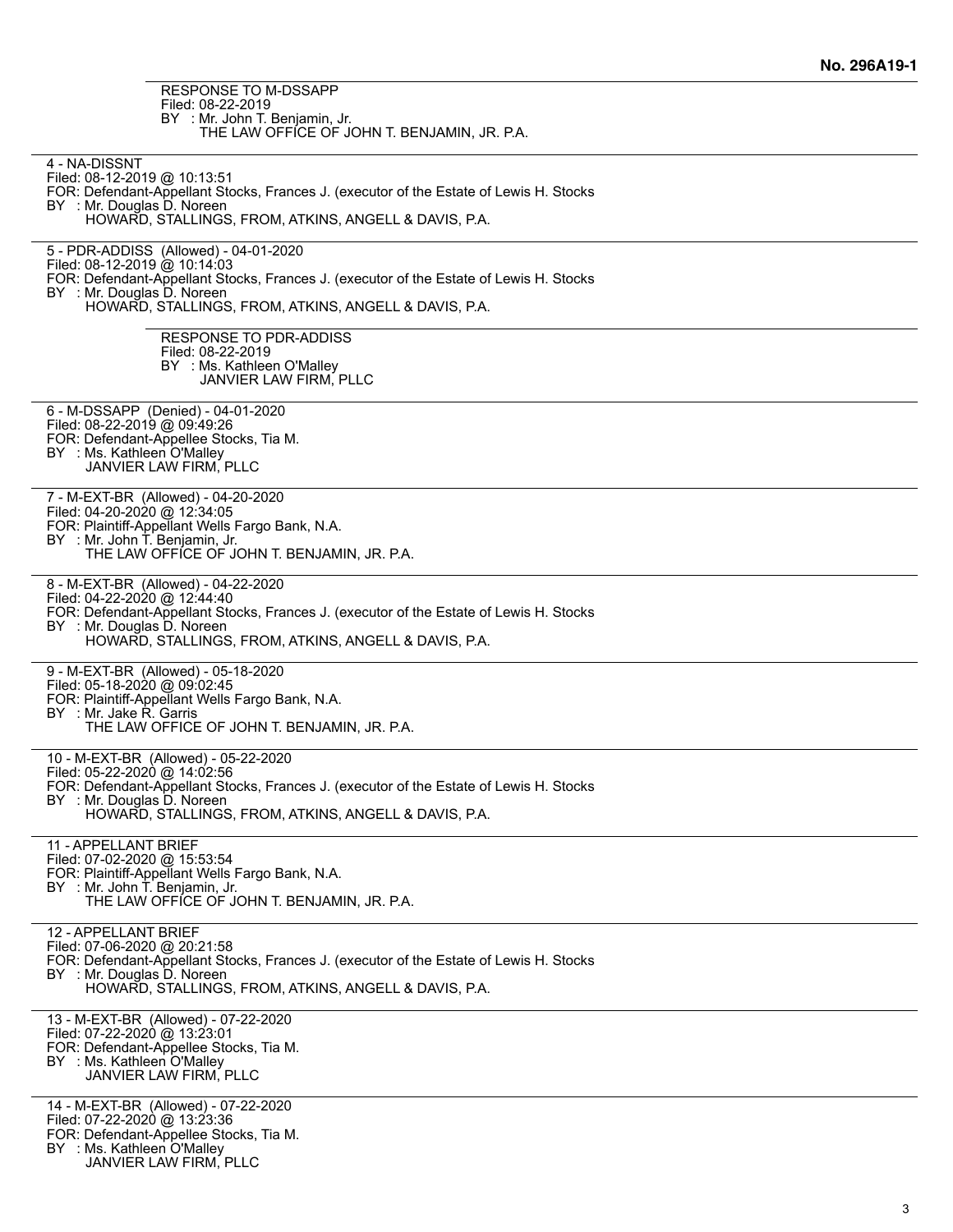| 15 - M-EXT-BR (Allowed) - 08-26-2020<br>Filed: 08-26-2020 @ 11:41:40<br>FOR: Defendant-Appellee Stocks, Tia M.<br>BY : Ms. Kathleen O'Malley<br>JANVIER LAW FIRM, PLLC                                                                                |  |
|-------------------------------------------------------------------------------------------------------------------------------------------------------------------------------------------------------------------------------------------------------|--|
| 16 - M-EXT-BR (Allowed) - 08-26-2020<br>Filed: 08-26-2020 @ 11:44:43<br>FOR: Defendant-Appellee Stocks, Tia M.<br>BY : Ms. Kathleen O'Malley<br>JANVIER LAW FIRM, PLLC                                                                                |  |
| 17 - M-EXT-RS (Allowed) - 09-10-2020<br>Filed: 09-10-2020 @ 12:32:07<br>FOR: Defendant-Appellee Stocks, Tia M.<br>BY : Ms. Kathleen O'Malley<br>JANVIER LAW FIRM, PLLC                                                                                |  |
| 18 - APPELLEE BRIEF<br>Filed: 09-18-2020 @ 23:14:36<br>FOR: Defendant-Appellee Stocks, Tia M.<br>BY : Ms. Kathleen O'Malley<br>JANVIER LAW FIRM, PLLC                                                                                                 |  |
| 19 - APPELLEE BRIEF<br>Filed: 09-18-2020 @ 23:16:32<br>FOR: Defendant-Appellee Stocks, Tia M.<br>BY : Ms. Kathleen O'Malley<br>JANVIER LAW FIRM, PLLC                                                                                                 |  |
| 20 - M-EXT-BR (Allowed) - 09-23-2020<br>Filed: 09-23-2020 @ 10:41:06<br>FOR: Plaintiff-Appellant Wells Fargo Bank, N.A.<br>BY : Mr. Jake R. Garris<br>THE LAW OFFICE OF JOHN T. BENJAMIN, JR. P.A.                                                    |  |
| 21 - M-EXT-BR (Allowed) - 09-25-2020<br>Filed: 09-24-2020 @ 17:40:27<br>FOR: Defendant-Appellant Stocks, Frances J. (executor of the Estate of Lewis H. Stocks<br>BY : Mr. Douglas D. Noreen<br>HOWARD, STALLINGS, FROM, ATKINS, ANGELL & DAVIS, P.A. |  |
| 22 - APPELLANT BRIEF REPLY<br>Filed: 10-19-2020 @ 14:38:22<br>FOR: Plaintiff-Appellant Wells Fargo Bank, N.A.<br>BY : Mr. John T. Benjamin, Jr.<br>THE LAW OFFICE OF JOHN T. BENJAMIN, JR. P.A.                                                       |  |
| 23 - APPELLANT BRIEF REPLY<br>Filed: 10-19-2020 @ 17:03:12<br>FOR: Defendant-Appellant Stocks, Frances J. (executor of the Estate of Lewis H. Stocks<br>BY : Mr. Douglas D. Noreen<br>HOWARD, STALLINGS, FROM, ATKINS, ANGELL & DAVIS, P.A.           |  |
| 24 - MEMOS ADD-AUTH<br>Filed: 03-25-2021 @ 09:11:56                                                                                                                                                                                                   |  |

FOR: Plaintiff-Appellant Wells Fargo Bank, N.A. BY : Mr. Jake R. Garris

THE LAW OFFICE OF JOHN T. BENJAMIN, JR. P.A.

# **Financial Information**

## **R e c e i p t s**

| Date Charged | <b>Charge Type</b> | <b>Amount Chaged</b> | <b>Amount Paid</b> | Document        | <b>Pages</b> | Receipt #  | <b>Date Paid</b> |
|--------------|--------------------|----------------------|--------------------|-----------------|--------------|------------|------------------|
| 07-23-2020   | Printing           | 283.50               | 283.50             | <b>NOTICE</b>   | 168          | R081000220 | 08-04-2020       |
| 07-07-2020   | Printing           | 131.25               | 131.25             | APPELLANT BRIEF | 75           | R071001520 | 07-07-2020       |
| 07-07-2020   | Docket Fee         | 10.00                | 10.00              |                 |              | R071009020 | 07-23-2020       |
| 10-27-2020   | Printing           | 54.25                | 54.25              | APPELLANT BRIEF | 31           | R041005721 | 04-28-2021       |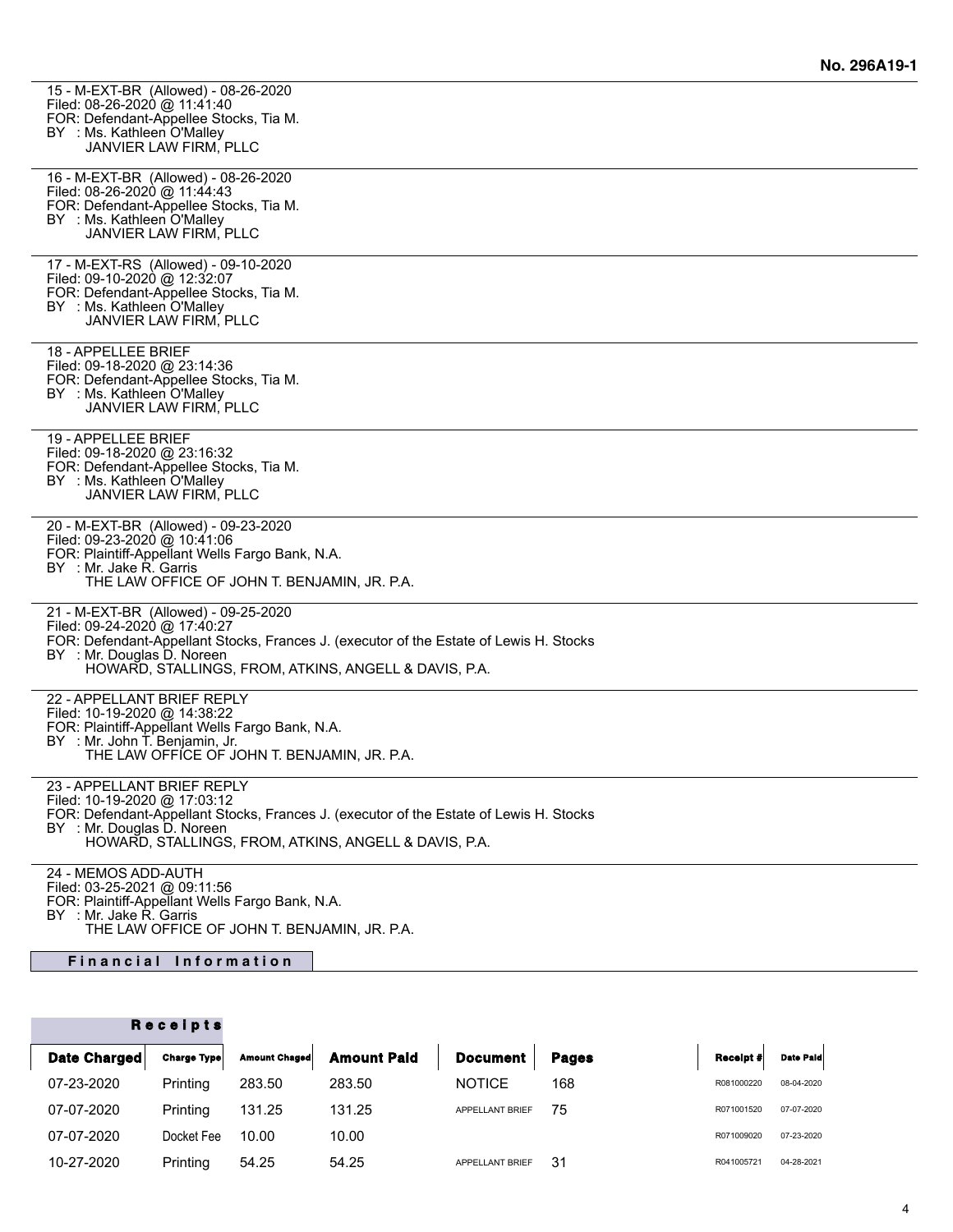#### **No. 296A19-1**

| 09-22-2020                                                    | Printing   | 57.75        | 57.75               | APPELLEE BRIEF  | 33                  | R101003120 | 10-26-2020 |
|---------------------------------------------------------------|------------|--------------|---------------------|-----------------|---------------------|------------|------------|
| 09-22-2020                                                    | Printing   | 56.00        | 56.00               | APPELLEE BRIEF  | 32                  | R101003220 | 10-26-2020 |
| 09-02-2021                                                    | Assess     | 631.00       | 631.00              |                 |                     | R091001821 | 09-09-2021 |
| 07-07-2020                                                    | Printing   | 87.50        | 87.50               | APPELLANT BRIEF | 50                  | R071009120 | 07-23-2020 |
| 10-27-2020                                                    | Printing   | 45.50        | 45.50               | APPELLANT BRIEF | 26                  | R121005120 | 12-17-2020 |
|                                                               | Docket Fee | 10.00        | 0.00                |                 |                     |            |            |
|                                                               |            |              |                     |                 |                     |            |            |
| Payments                                                      |            |              |                     |                 |                     |            |            |
|                                                               |            | Payment Date | Payment Type        | Amount          | <b>Check Number</b> |            |            |
|                                                               |            |              |                     |                 |                     |            |            |
|                                                               |            | 09-17-2021   | <b>Disburse</b>     | 133.00          | 4666                |            |            |
|                                                               |            | 09-17-2021   | <b>Disburse</b>     | 479.00          | 4667                |            |            |
|                                                               |            |              |                     |                 |                     |            |            |
|                                                               |            |              |                     |                 |                     |            |            |
|                                                               | Parties    |              |                     |                 |                     |            |            |
|                                                               |            |              |                     |                 |                     |            |            |
| Party Name                                                    |            |              | Role                |                 |                     |            |            |
| Wells Fargo Bank, N.A.                                        |            |              | Plaintiff-Appellant |                 |                     |            |            |
| Stocks, Frances J.                                            |            |              | Defendant-Appellee  |                 |                     |            |            |
| Stocks, Lewis H. (Estate of)                                  |            |              | Defendant-Appellee  |                 |                     |            |            |
| Stocks, Lewis H. (III) (aka)                                  |            |              | Defendant-Appellee  |                 |                     |            |            |
| Stocks, Tia M.                                                |            |              | Defendant-Appellee  |                 |                     |            |            |
| Wilkins, Jeremy B.                                            |            |              | Defendant-Appellee  |                 |                     |            |            |
| Stocks, Frances J., et al                                     |            |              | Defendant-Appellee  |                 |                     |            |            |
| Stocks, Frances J. (executor of the Estate of Lewis H. Stocks |            |              | Defendant-Appellant |                 |                     |            |            |

## **A t t o r n e y s**

#### **Attorney for Defendant-Appellee - Stocks, Tia M.**

[Ms. Kathleen O'Malley] [Primary Attorney] [Signed Brief]

Attorney at Law

kathleen@janvierlaw.com

JANVIER LAW FIRM, PLLC

311 E. Edenton Street Raleigh, NC 27601 (919) 582-2323

#### **Attorney for Plaintiff-Appellant - Wells Fargo Bank, N.A.**

[Mr. John T. Benjamin, Jr.] [Primary Attorney] Attorney at Law benjamin@lawjtb.com [Mr. Jake R. Garris] [Primary Attorney] [Signed Brief] Attorney at Law